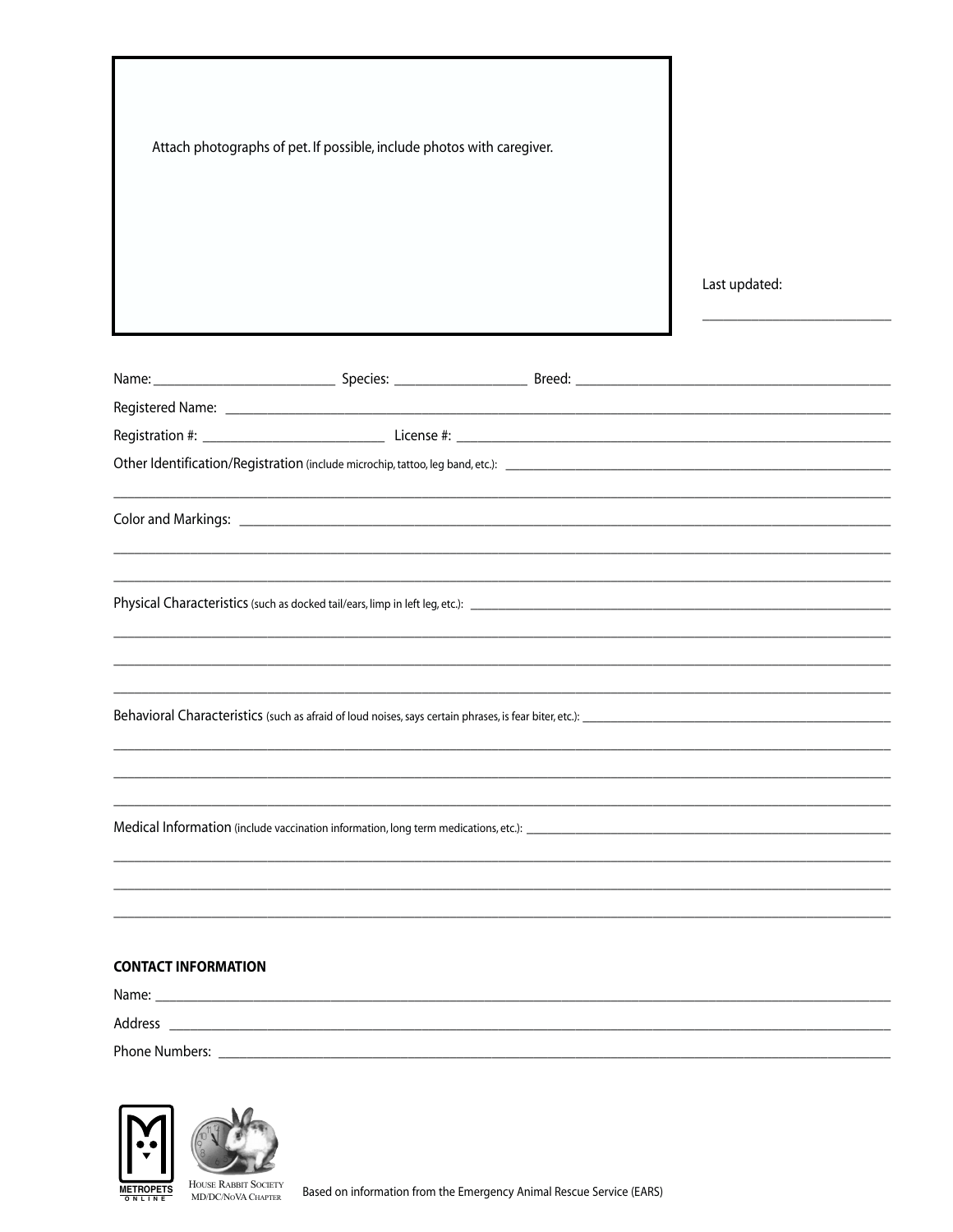# **Evacuation Preparation Checklist for REPTILES/AMPHIBIANS**

## **FOOD**

- $\Box$  Two week supply of pet's normal food
- $\Box$  Airtight, waterproof container for dry food
- $\Box$  Hand crank can opener for canned food
- $\Box$  Ice chest for frozen food
- $\Box$  Evacuation cage for live food
- □ Extra food bowl
- $\Box$  Spoon to scoop or mix food

### **WATER**

- $\Box$  Two week supply of bottled water (including enough to clean bowls) — store in cool, dark place
- □ Dechlorinator drops
- $\Box$  Extra water bowl (if necessary, large enough for herptile to climb into)

### **SANITATION AND CLEANING SUPPLIES**

- $\Box$  Dish soap for cleaning food and water bowls
- $\Box$  Paper towels
- $\Box$  Plastic bags for disposing of waste
- $\Box$  Disinfecting cleaner for cleaning cage

#### **EVACUATION AND HOUSING**

- $\Box$  Evacuation cage
- Substrate
- $\Box$  Heat source
- $\Box$  Cage and/or water thermometer
- $\Box$  Full spectrum light
- $\Box$  Cage accessories (such as hiding box)
- $\Box$  Heavy duty extension cord

## **FIRST AID KIT AND FIRST AID BOOK**

- $\Box$  Red Cross recommended pet first aid kit
- $\Box$  First aid book for reptiles/amphibians
- $\Box$  Two week supply of any long term medications

### **PICTURES AND IDENTIFICATION**

- $\Box$  Current identification on each herptile  $\Box$  Microchip (for larger reptiles)
- $\Box$  Identification page
	- $\Box$  Pictures of herptile, including pictures with caregivers
	- $\Box$  Written description of herptile, including distinguishing marks, microchip information, and behavioral and medical information

#### **EVERY TWO MONTHS, ROTATE SUPPLY OF:**

- **FOOD**
- **WATER**
- **LONG TERM MEDICATIONS**



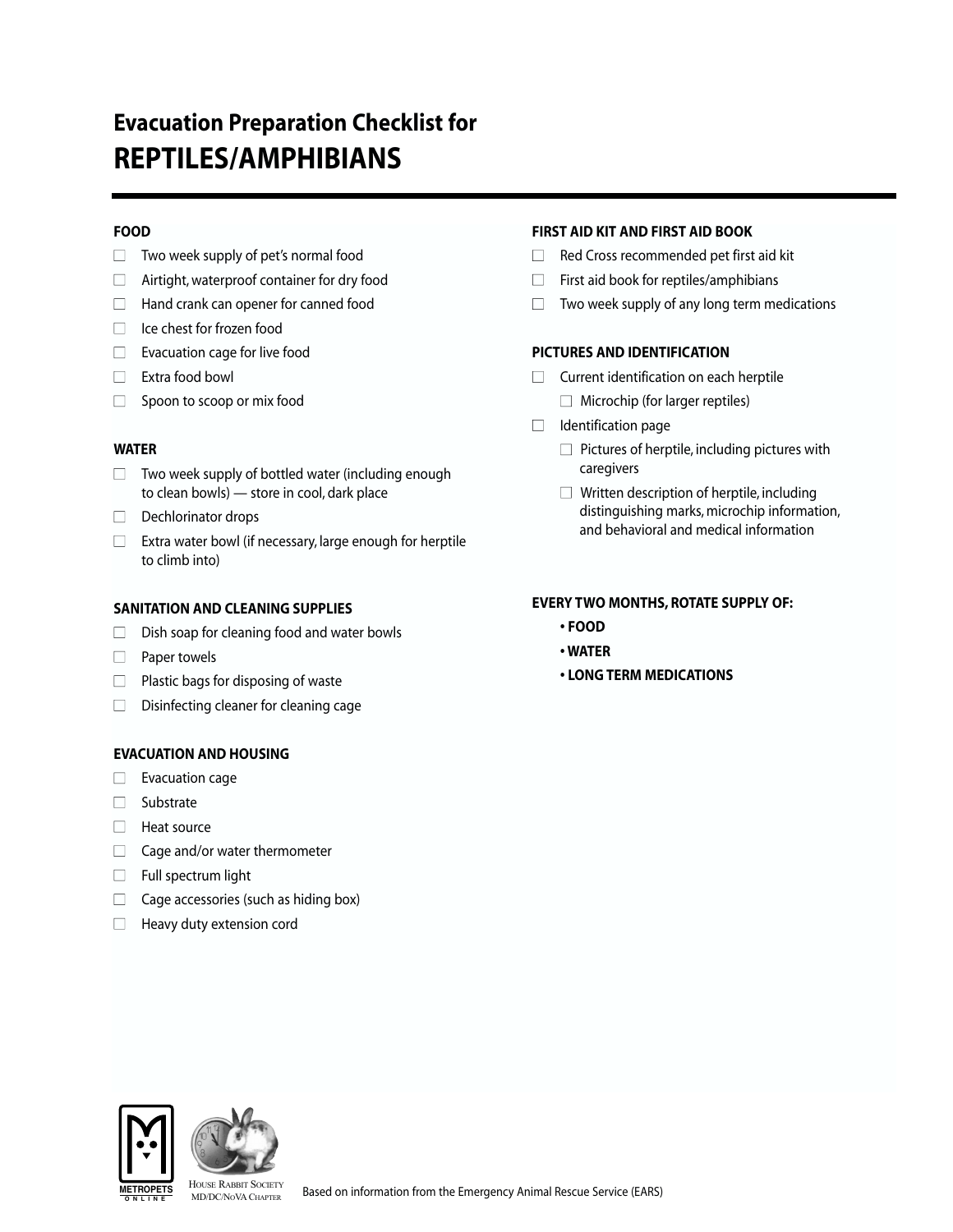# **Evacuation Preparation Checklist for RABBITS**

## **FOOD**

- $\Box$  Two week supply of pet's normal food
- $\Box$  Airtight, waterproof container for dry food
- □ Extra food bowl
- $\Box$  Two week supply of hay
- $\Box$  Airtight, waterproof container for hay  $-$  seal shut only during transportation

## **WATER**

- $\Box$  Two week supply of bottled water (including enough to clean bowls) — store in cool, dark place
- $\Box$  Extra water bowl or water bottle

### **SANITATION AND CLEANING SUPPLIES**

- $\Box$  Dish soap for cleaning food and water bowls
- □ Paper towels
- $\Box$  Litterbox (appropriate size for cage)
- $\Box$  Two week supply of carefresh litter
- $\Box$  Scoop for litter
- $\Box$  Plastic bags for disposing of waste
- $\Box$  Disinfecting cleaner for cleaning cage and litterbox

## **EVACUATION AND HOUSING**

- $\Box$  Evacuation
	- $\Box$  Carrier for each rabbit or pair of rabbits
	- $\Box$  EvacSak for each rabbit or pair of rabbits
- □ Housing
	- $\Box$  Collapsible wire crate (w/room for small litterbox)
	- $\Box$  Large plastic airline crate (w/room for small litterbox)
	- $\Box$  Exercise pen
	- $\Box$  Towel to cover enclosure or cage
	- $\Box$  Frozen liter or two liter bottles of water during hot weather to help prevent heat stroke

### **FIRST AID KIT AND FIRST AID BOOK**

- $\Box$  Red Cross recommended pet first aid kit
- $\Box$  First aid book for rabbits
- $\Box$  Two week supply of any long term medications
- $\Box$  Simethicone
- □ Powdered Pedialyte
- $\Box$  Critical Care or vegetable baby food
- $\Box$  Oral syringes

### **PICTURES AND IDENTIFICATION**

- $\Box$  Current identification on each rabbit
	- $\Box$  Microchip
	- □ Tattoo
- $\Box$  Identification page
	- $\Box$  Pictures of rabbit, including pictures with caregivers
	- $\Box$  Written description of rabbit, including distinguishing marks, microchip or tattoo information, and behavioraL and medical information

#### **EVERY TWO MONTHS, ROTATE SUPPLY OF:**

- **FOOD**
- **WATER**
- **HAY**
- **LONG TERM MEDICATIONS**
- **BABY FOOD/CRITICAL CARE**



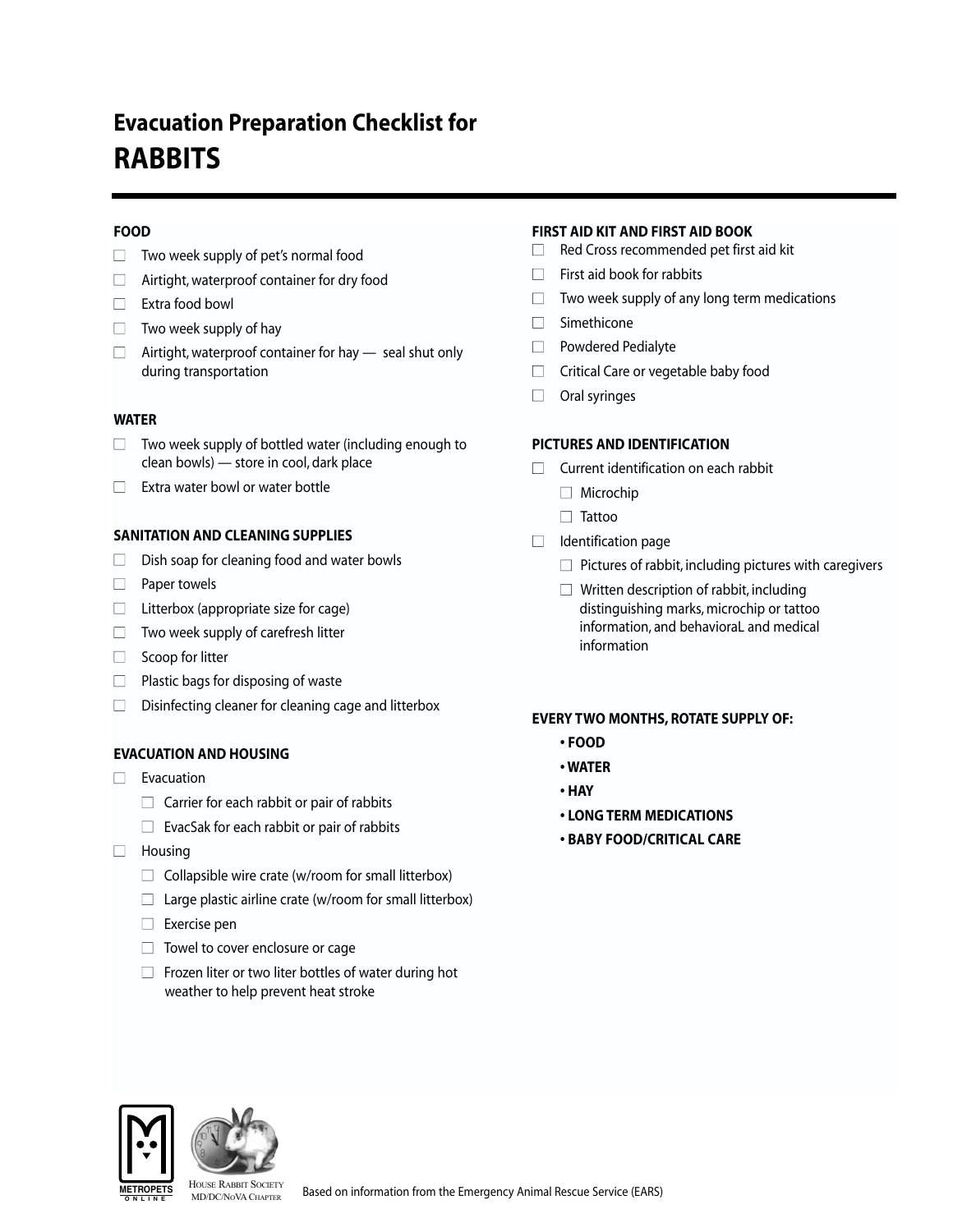# **Evacuation Preparation Checklist for HORSES**

## **FOOD**

- $\Box$  One week supply of horse's normal food
- $\Box$  Airtight, waterproof container for food
- □ Extra food bucket

## **HAY**

- $\Box$  One week supply of hay
- $\Box$  Airtight, waterproof container for hay  $-$  seal shut only during transportation

## **WATER**

- $\Box$  One week supply of water  $-$  50 gallon barrels can be used
- $\Box$  Extra water bucket

# **SANITATION AND CLEANING SUPPLIES**

- $\Box$  One week supply of shavings to spread in stall
- $\Box$  Extra pitch fork
- $\Box$  Extra wheelbarrow or muck bucke

## **EVACUATION AND HOUSING**

- $\Box$  Horse trailer (maintain with periodic safety checks)
- $\Box$  Truck that can safely pull trailer
- $\Box$  Shipping boots or wraps
- $\Box$  Rope to tie out horse (must be trained to tether)
- Halter
- □ Lead rope (cotton)

# **FIRST AID KIT AND FIRST AID BOOK**

- $\Box$  Red Cross recommended pet first aid kit
- $\Box$  First aid book for horses
- $\Box$  Two week supply of any long term medications
- □ Duct tape
- □ Easy boot
- □ Furazone
- $\Box$  Blue Lotion

# **PICTURES AND IDENTIFICATION**

- $\Box$  Current identification on each horse
	- $\Box$  Microchip
	- □ Tattoo
	- $\Box$  Freeze brand
- $\Box$  Temporary ID tag to braid into mane and/or livestock crayon to write ID information on horse
- $\Box$  Identification page
	- $\Box$  Pictures of horse, including pictures with caregivers
	- $\Box$  Written description of horse, including distinguishing marks, microchip, tattoo or brand information, and behavioral information
- $\Box$  Medical records, including vaccinations and current Coggins certificate

## **EVERY TWO MONTHS, ROTATE SUPPLY OF:**

- **FOOD**
- **WATER**
- **LONG TERM MEDICATIONS**



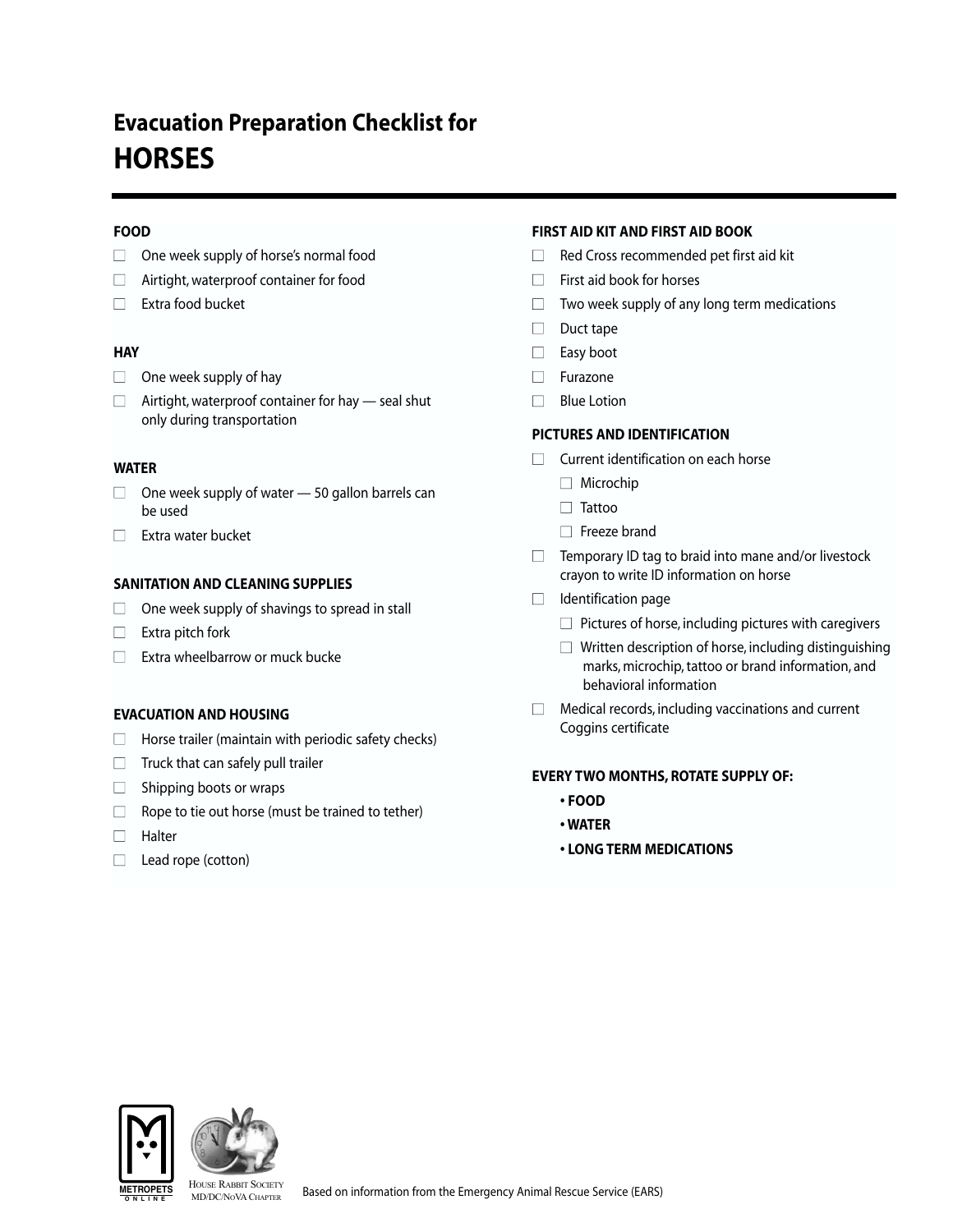# **Evacuation Preparation Checklist for DOGS**

## **FOOD**

- $\Box$  Two week supply of pet's normal food
- $\Box$  Airtight, waterproof container for dry food
- $\Box$  Hand crank can opener for canned food (preferably individual serving size cans)
- □ Extra food bowl
- $\Box$  Spoon to scoop or mix foo

### **WATER**

- $\Box$  Two week supply of bottled water (including enough to clean bowls) — store in cool, dark place
- □ Extra water bowl

### **SANITATION AND CLEANING SUPPLIES**

- $\Box$  Dish soap for cleaning food and water bowls
- □ Paper towels
- Pooper-scooper
- $\Box$  Plastic bags for disposing of waste
- $\Box$  Disinfecting cleaner for cleaning crate, if applicable

#### **EVACUATION AND HOUSING**

- $\Box$  Leash for every dog
- $\Box$  Harness for every dog (in addition to collar)
- □ Housing
	- $\Box$  Stake-out chain for every dog
	- $\Box$  Plastic airline crate or collapsible wire crate

## **FIRST AID KIT AND FIRST AID BOOK**

- $\Box$  Red Cross recommended pet first aid kit
- $\Box$  First aid book for dogs
- $\Box$  Two week supply of any long term medications
- $\Box$  Properly fitting muzzle

### **PICTURES AND IDENTIFICATION**

- $\Box$  Current identification on each dog
	- $\Box$  Collar and ID tag
	- □ Microchip
	- □ Tattoo
- $\Box$  Extra collar and ID tag that you can write on
- $\Box$  Identification page
	- $\Box$  Pictures of dog, including pictures with caregivers
	- $\Box$  Written description of dog, including distinguishing marks, ID (microchip or tattoo) information, and behavioral and medical information

#### **EVERY TWO MONTHS, ROTATE SUPPLY OF:**

- **FOOD**
- **WATER**
- **LONG TERM MEDICATIONS**



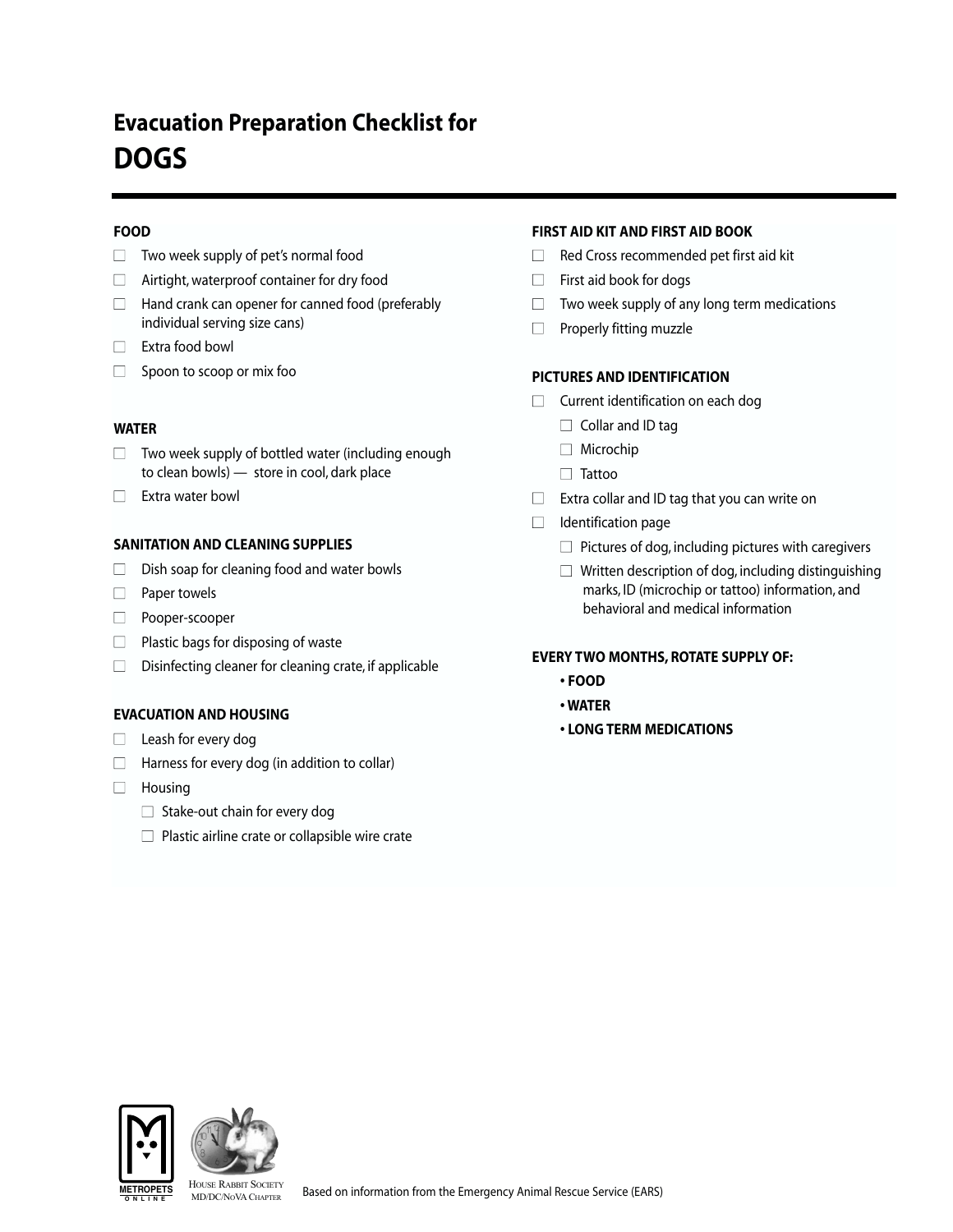# **Evacuation Preparation Checklist for CATS**

## **FOOD**

- $\Box$  Two week supply of pet's normal food
- $\Box$  Airtight, waterproof container for dry food
- $\Box$  Hand crank can opener for canned food (preferably individual serving size cans)
- □ Extra food bowl
- $\Box$  Spoon to scoop or mix food

### **WATER**

- $\Box$  Two week supply of bottled water (including enough to clean bowls) — store in cool, dark place
- □ Extra water bowl

### **SANITATION AND CLEANING SUPPLIES**

- $\Box$  Dish soap for cleaning food and water bowls
- □ Paper towels
- $\Box$  Litterbox (appropriate size for cage)
- $\Box$  Two week supply of litter
- $\Box$  Scoop for litter
- $\Box$  Plastic bags for disposing of waste
- $\Box$  Disinfecting cleaner for cleaning cage and litterbox

## **EVACUATION AND HOUSING**

- $\Box$  Evacuation
	- $\Box$  Carrier for each cat
	- $\Box$  EvacSak for each cat
- □ Housing
	- $\Box$  Collapsible wire crate (w/room for small litterbox)
	- $\Box$  Large plastic airline crate (w/room for small litterbox)
- Leash
- $\Box$  Harness (in addition to breakaway collar)

## **FIRST AID KIT AND FIRST AID BOOK**

- $\Box$  Red Cross recommended pet first aid kit
- $\Box$  First aid book for cats
- $\Box$  Two week supply of any long term medications

### **PICTURES AND IDENTIFICATION**

- $\Box$  Current identification on each cat
	- $\Box$  Breakaway collar and ID tag
	- □ Microchip
	- □ Tattoo
- $\Box$  Extra collar and ID tag that you can write on
- $\Box$  Identification page
	- $\Box$  Pictures of cat, including pictures with caregivers
	- $\Box$  Written description of cat, including distinguishing marks, ID (microchip or tattoo) information, and behavioral and medical information

#### **EVERY TWO MONTHS, ROTATE SUPPLY OF:**

- **FOOD**
- **WATER**
- **LONG TERM MEDICATIONS**